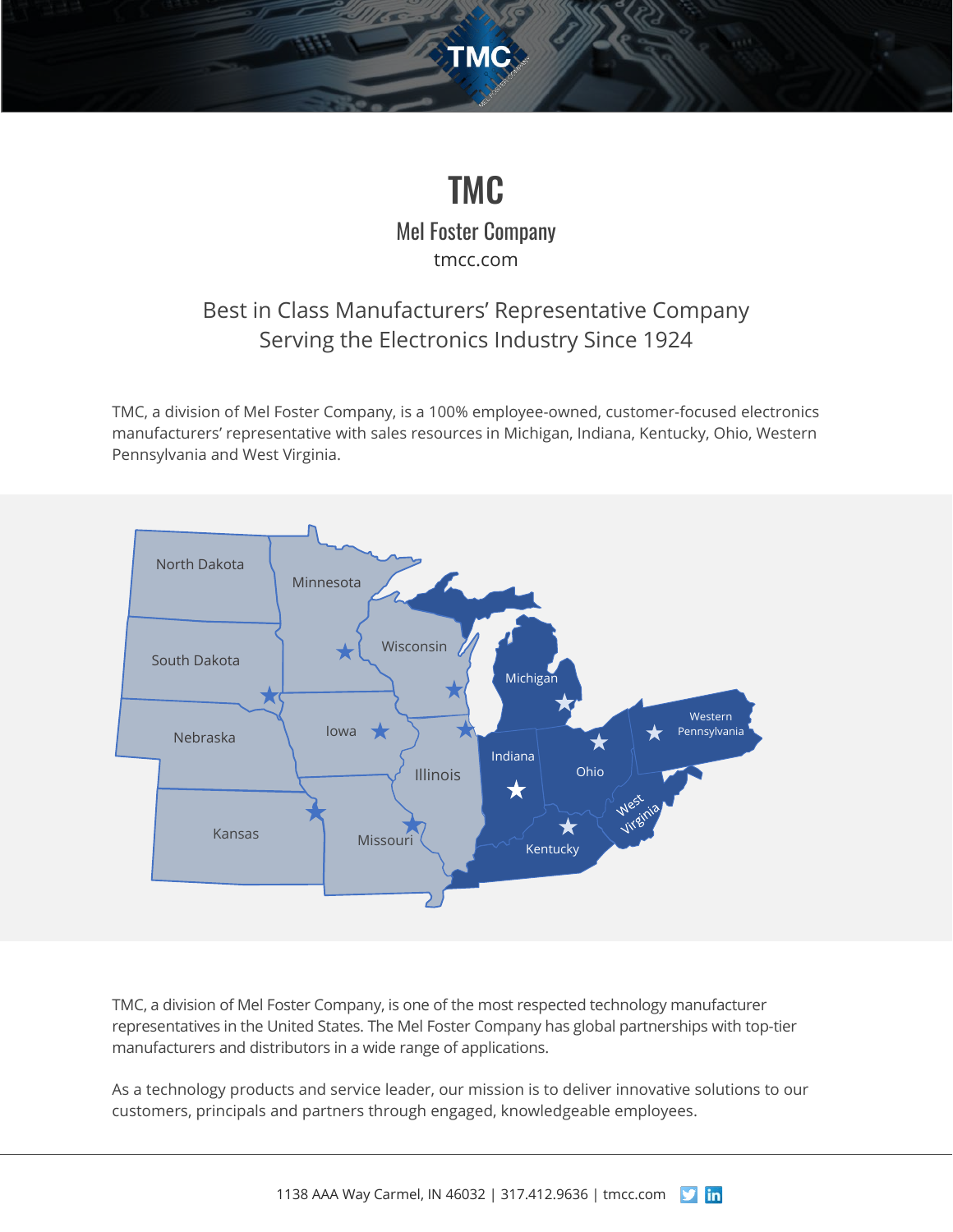

## Semiconductor Suppliers

| Principal                                                                        | <b>Products</b>                                                                                                                                                        | <b>Distribution Partners</b>                                                                                       |
|----------------------------------------------------------------------------------|------------------------------------------------------------------------------------------------------------------------------------------------------------------------|--------------------------------------------------------------------------------------------------------------------|
| <b>CIRRUS LOGIC®</b><br>www.cirrus.com                                           | A/D, D/A, Codec, Haptic, Audio, and Analog ICs                                                                                                                         | Avnet, Digi-Key, Mouser                                                                                            |
| www.diodes.com                                                                   | Discrete, Analog, and Logic Components, Crystals,<br>Oscillators, Clocks, Timing, Switch/Bridge, UART, Video,<br>Display and Logic ICs                                 | Arrow, Avnet, Digi-Key, Future, Mouser,<br>Newark                                                                  |
| www.everspin.com                                                                 | Magnetoresistive Random Access Memory (MRAM)                                                                                                                           | Arrow, Digi-Key, Edge, Future, Mouser                                                                              |
| <b>FARADAY</b><br>www.faraday-tech.com                                           | Fabless ASIC / SoC and silicon IP (intellectual property)<br>provider                                                                                                  |                                                                                                                    |
| <b>ISSI</b><br>www.issi.com                                                      | SRAM, DRAM, and Flash Memory (NOR, NAND, eMMC)                                                                                                                         | Arrow, Avnet, Digi-Key, Mouser                                                                                     |
| <b>Littelfuse</b><br>Expertise Applied   Answers Delivered<br>www.littelfuse.com | Circuit Protection, Power Control and Sensing Products,<br>Power Semiconductors, Heavy-Duty Switches, Magnetic,<br>Optical, Electromechanical, and Temperature Sensors | Allied, Arrow, Digi-Key, Fuses Unlimited,<br>Future, Hughes Peters, Masline, Marsh,<br>Mouser, Newark, TTI, Waldom |
| <b>RichWave</b><br>www.richwave.com                                              | RF Front-End Modules, RF Switches, Power Amplifiers,<br>Low-Noise Amplifiers, SAW Filters, AM/FM Tuners, and<br>Wireless A/V Transceivers                              |                                                                                                                    |
| www.sunledusa.com                                                                | SMD LEDs, Through-Hole LEDs, CBI LEDs, LED Displays,<br>Infrared, and Phototransistors                                                                                 | Beyond, CAM/RPC, Digi-Key, Masline                                                                                 |
| www.sitime.com                                                                   | Programmable MEMS-based timing solutions with MHz<br>Oscillators, µPower Oscillators, TCXOs, OCXOs, Clock<br>Generators, Jitter Cleaners and Network Synchronizers.    | Arrow, Avnet, Digi-Key, Mouser                                                                                     |
| swissbit°<br>www.swissbit.com/en                                                 | SD, MMC, CompactFlash, SATA/PATA Cards, USB Flash<br>Drives, DRAM and Flash Memory                                                                                     | Arrow, Avnet, Digi-Key, Mouser, Newark,<br>Rutronik                                                                |
| 'LSI<br>www.telephonics.com                                                      | Telephonics: Automotive, Industrial, Medical and<br>Military Mixed-Signal ASIC ICs                                                                                     |                                                                                                                    |
| Telink<br>т<br>www.telink-semi.com                                               | Highly Integrated Low-Power Radio Frequency and<br>Mixed Signal System Chips for IoT Applications                                                                      |                                                                                                                    |

*\*ISSI is only represented in OH, KY and Western PA.*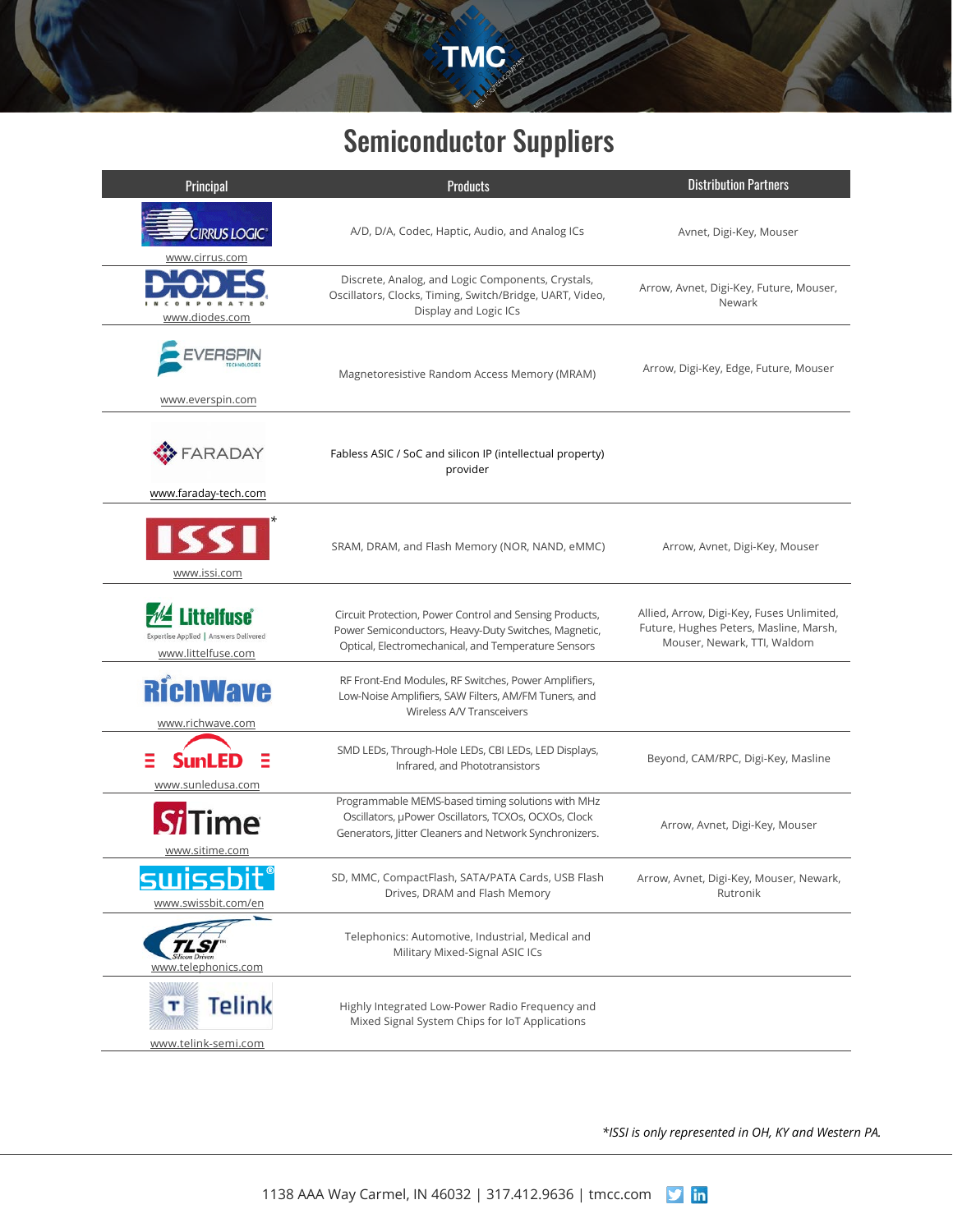TMC

## Passive / Electromechanical Suppliers

| Principal                                                                                                    | <b>Products</b>                                                                                                                                                                                                                   | <b>Distribution Partners</b>                                                                                       |
|--------------------------------------------------------------------------------------------------------------|-----------------------------------------------------------------------------------------------------------------------------------------------------------------------------------------------------------------------------------|--------------------------------------------------------------------------------------------------------------------|
| www.3Mconnectors.com                                                                                         | I/O, Wire to Board, Wire to Wire, Board to Board,<br>Storage Connectors, Cable Assemblies, Cable/<br>Wires, Embedded Capacitance Material                                                                                         | Allied, Arrow, Avnet, Digi-Key, Heilind,<br>Mouser, Newark, Powell, TTI                                            |
| <b>ACES GROUP</b>                                                                                            | innovative electronic interconnect solutions for the<br>automotive, consumer, communications, and industrial<br>markets                                                                                                           |                                                                                                                    |
| www.acesna.com                                                                                               |                                                                                                                                                                                                                                   |                                                                                                                    |
| <b>ADVANCED</b><br>THERMAL<br>SOLUTIONS, INC.<br>Innovations in Thermal Management®<br>https://www.qats.com/ | Advanced Thermal Solutions, Inc. (ATS) is a complete<br>thermal solutions provider                                                                                                                                                | Arrow, Digi-Key, Future Electronics, Master<br>Electronics, Mouser Electronics                                     |
|                                                                                                              |                                                                                                                                                                                                                                   |                                                                                                                    |
| CONNECTIVITY SOLUTI<br>a bel group<br>belfuse.com/cinch                                                      | Connectors, Cable Assemblies, Fiber Optics,<br>Microwave Components and Patching Solutions                                                                                                                                        | Allied, Arrow, Avnet, Digi-Key, Heilind,<br>Mouser, Newark, PEI Genesis, Powell                                    |
| <b>EMERGING POWER</b><br>emergingpower.com                                                                   | Custom-Designed Portable Power Solutions and Standard-<br>Sized Battery Packs for Various Applications, Including OEM,<br>Medical, Military, Aerospace and Industrial                                                             |                                                                                                                    |
|                                                                                                              |                                                                                                                                                                                                                                   |                                                                                                                    |
| <b>Littelfuse</b> ®<br>Expertise Applied   Answers Delivered<br>www.littelfuse.com                           | Circuit Protection, Power Control and Sensing Products,<br>Power Semiconductors, Heavy-Duty Switches, Magnetic,<br>Optical, Electromechanical, and Temperature Sensors                                                            | Allied, Arrow, Digi-Key, Fuses Unlimited,<br>Future, Hughes Peters, Masline, Marsh,<br>Mouser, Newark, TTI, Waldom |
| <b>NIC COMPONENTS CORP.</b><br>www.niccomp.com                                                               | Capacitors, Resistors, Thermistors, Varistors,<br>Magnetics, Inductors, Ferrites, Relays, and Diodes                                                                                                                              | Arrow, Avnet, Future, Hughes Peters,<br>Newark, TTI                                                                |
| <b>OMROF</b><br>components.omron.com                                                                         | Relays, switches, connectors and sensors including<br>advanced devices and module solutions for automotive,<br>energy management, factory automation, healthcare,<br>industrial, mobility, and office/home appliance applications | Allied, Arrow, Avnet, Digi-Key, Heilind,<br>Hughes-Peters, Master, Mouser, Newark,<br>Sager, TTI                   |
| <i>POWERTII</i><br>us.powertipusa.com                                                                        | Powertip has grown to become a leading manufacturer of<br>small to mid-size full-color TFT and monochrome displays.                                                                                                               | Avnet, Hughes Peters, Sager                                                                                        |
| Seiko Instruments Inc.<br>www.sii.co.jp/en                                                                   | Quartz Crystals, Micro Batteries, etc.                                                                                                                                                                                            | Arrow, Digi-Key, Mouser                                                                                            |
| <i><b>A Technologies</b></i><br>Time-To-Market Interconnect Solutions'<br>www.ttm.com                        | Leading Global Quick Turn and Volume PCB,<br>Backplane, and Electromechanical Solutions                                                                                                                                           |                                                                                                                    |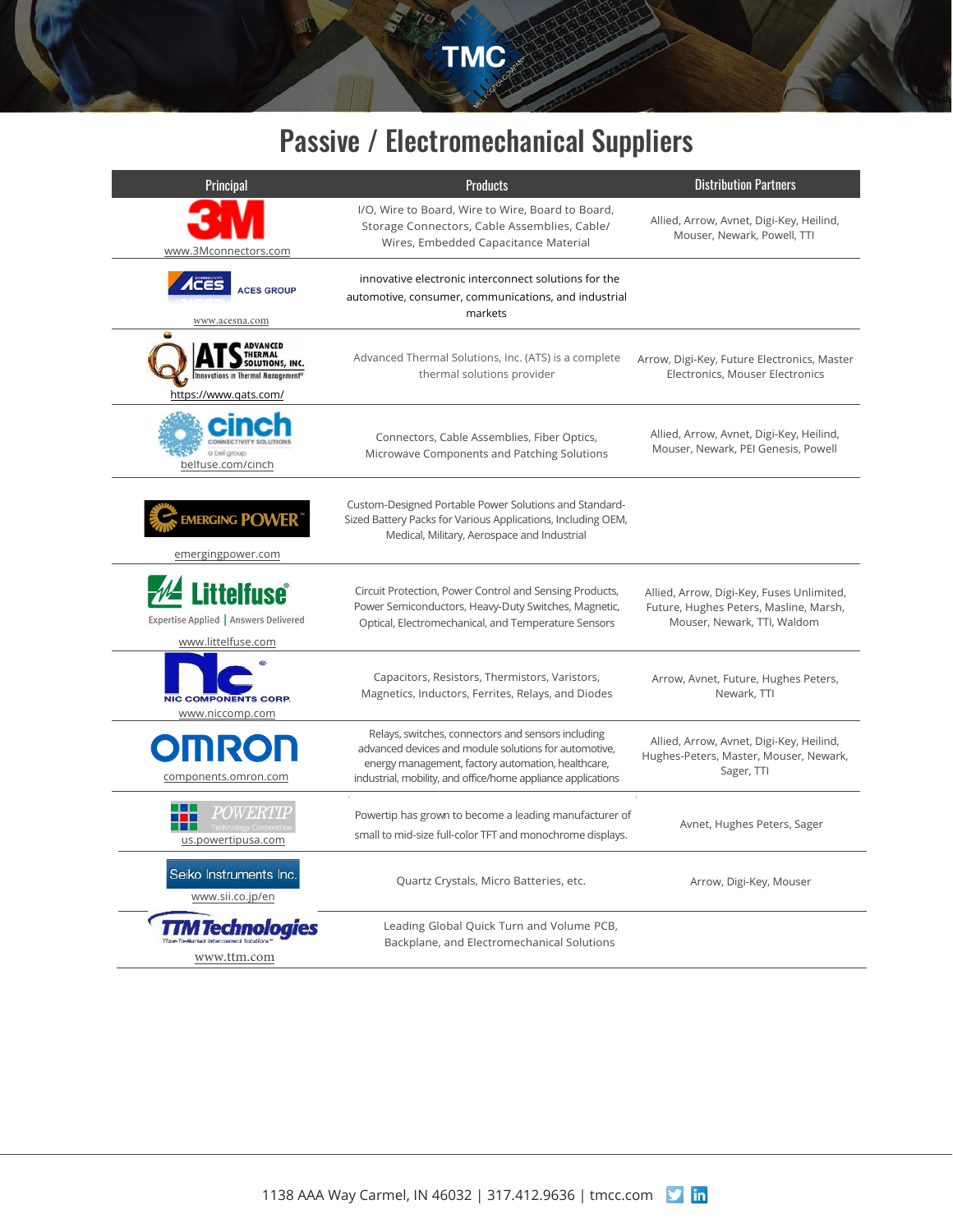# System Suppliers

TMC

| Principal                                                                                           | <b>Products</b>                                                                                                                                                                                                                               | <b>Distribution Partners</b>                        |
|-----------------------------------------------------------------------------------------------------|-----------------------------------------------------------------------------------------------------------------------------------------------------------------------------------------------------------------------------------------------|-----------------------------------------------------|
| <b>odyne TDI</b><br>www.astrodynetdi.com                                                            | EMI Filters, Low and High-Power Supplies                                                                                                                                                                                                      | Digi-Key, Hughes Peters, Mouser                     |
| www.cel.com                                                                                         | Short range wireless solutions such as WiFi, Bluetooth,<br>Zigbee, Thread, NFC or combination technologies                                                                                                                                    | Arrow, Digi-Key, Mouser                             |
| <b>ALLENGE</b><br>www.challengeelectronics.com                                                      | Piezo alarms, buzzers, speakers, microphones. Battery<br>accessories                                                                                                                                                                          | Future, Hughes Peters, Marsh                        |
| $n$ $o$ $l$ $o$ $c$<br>www.dawar.com                                                                | Projected Capacitive, Resistive, and Integrated Touch<br>Screens                                                                                                                                                                              | Arrow, Avnet, Future                                |
| <b>Elinco International JPC</b><br><b>Precision Rotating Components</b><br>www.e-jpc.com/index.html | Brushless DC, Stepping, Permanent Magnet DC, and AC<br>Motors + Silent, High-Pressure, and AC Fans/Blowers                                                                                                                                    |                                                     |
| <b>EUROTECH</b><br>Imagine, Build, Succeed.<br>https://www.eurotech.com/en                          | Single Board Computers and Small Form-Factor boards,<br>IoT Gateways, Rugged HPEC Servers and switches,<br>Rugged Data Loggers and NAS, Mobile Access Routers,<br>Rugged Edge computers, IoT End-to-End Software and<br>Services Arrow, Avnet | Arrow, Avnet                                        |
| <b>Innovative Sensor Technolog</b><br>www.innosent.de                                               | Radar Sensors, Modules, Systems, and Solutions for<br>Detecting Presence, Speed, and Direction of Movement                                                                                                                                    | Digi-Key                                            |
| www.koe.j-display.com                                                                               | TFT, LCD, In-Plane Switching, LED Backlight, High<br>Bright/Outdoor, and Panel+Display Modules                                                                                                                                                | Edge, Interactive Displays                          |
| Portwell<br>portwell.com                                                                            | Embedded and Single-Board Computers                                                                                                                                                                                                           | Arrow, Avnet                                        |
| <i>POWERTIP</i><br><b>Technology Corporation</b><br>us.powertipusa.com                              | Powertip has grown to become a leading manufacturer of<br>small to mid-size full-color TFT and monochrome displays.                                                                                                                           | Avnet, Hughes Peters, Sager                         |
| SWISSDI<br>www.swissbit.com/en                                                                      | SD, MMC, CompactFlash, SATA/PATA Cards, USB Flash<br>Drives, DRAM and Flash Memory                                                                                                                                                            | Arrow, Avnet, Digi-Key, Mouser, Newark,<br>Rutronik |